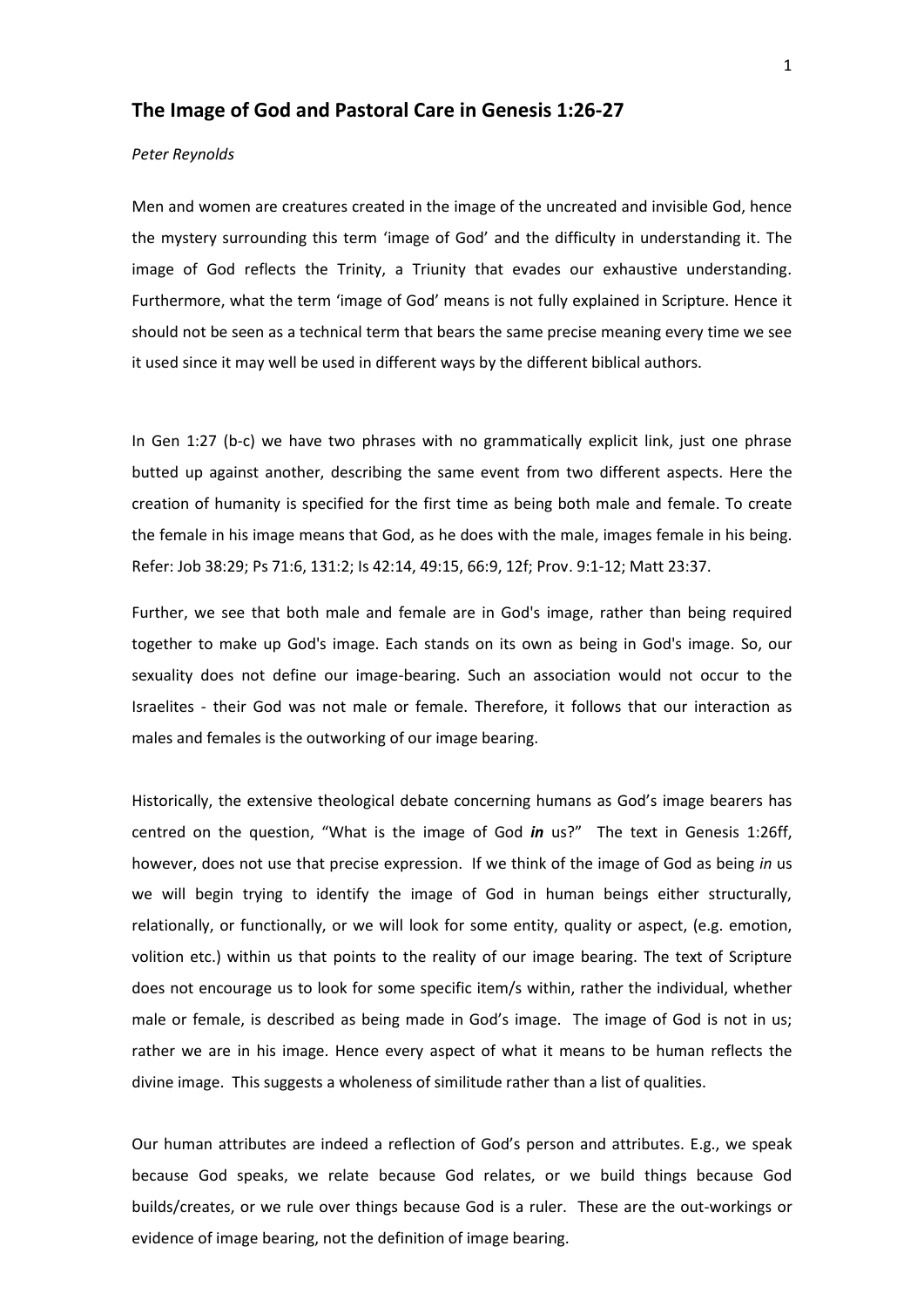If we see these attributes as the definition of what it means to bear God's image then we will be inclined to think that restoring the divine image means learning to speak more truthfully, relate more sincerely, build more diligently, or rule more wisely. But these actions only provide the context and out-working of our renewed image bearing, not its definition.

We cannot define with precision what God meant in Genesis 1:26 about image bearing. The rest of Scripture gives hints and clues, but only in Jesus Christ is the term given final content and meaning (Hebrews 1:3). So, we are not directed inward to learn about what it means bear the divine image, rather we are directed God-ward, more especially to Jesus Christ who is the express image of God (2 Cor 4:4, Col 1:15). So, both the definition and out-working of our image bearing come together for us in Jesus Christ

As image bearers we are called to respond to God, and by our responding we show ourselves to be image bearers. As image bearers we ought to respond to God with all our heart, soul, strength, and mind. No image bearer can avoid this obligation. In our refusal to love the One whose image we bear we show ourselves be fallen image bearers. In our stumbling but sincere efforts to respond to God in faith and repentance we show ourselves to be ones in whom the image of God is being renewed.

As fallen, yet still remining bearers of God's image, both our dignity and depravity are simultaneously present in all our thoughts and actions. Our depravity threatens to overwhelm our dignity but can never destroy it. Conscious of our depravity we yearn for redemption and forgiveness. At the same time, conscious of our dignity, we yearn for heaven and holiness. Here is the assurance within that though fallen we continue to bear his image and are being renewed into his likeness from one degree of glory to another until that great day when we will stand in his presence without fault and with great joy.

The church community and the marriage relationship provide the relational context for the renewal of our image bearing. Relationships are not the goal of Christian community or of Christian marriage. The goal must remain the restoration of our fallen image bearing through faith and repentance arising from our application of the Gospel in our communities and in our marriages. If we spend our time and efforts in developing harmonious relationships (believing this to be the goal and the definition of what it means to be an image-bearer) we may still miss out on Christlikeness. We all get along but there is little or no spiritual growth or change. To grow in our love for one another requires that we are changed from one degree of glory to another. So, every relationship, harmonious or conflicted, provides the context for the gospel